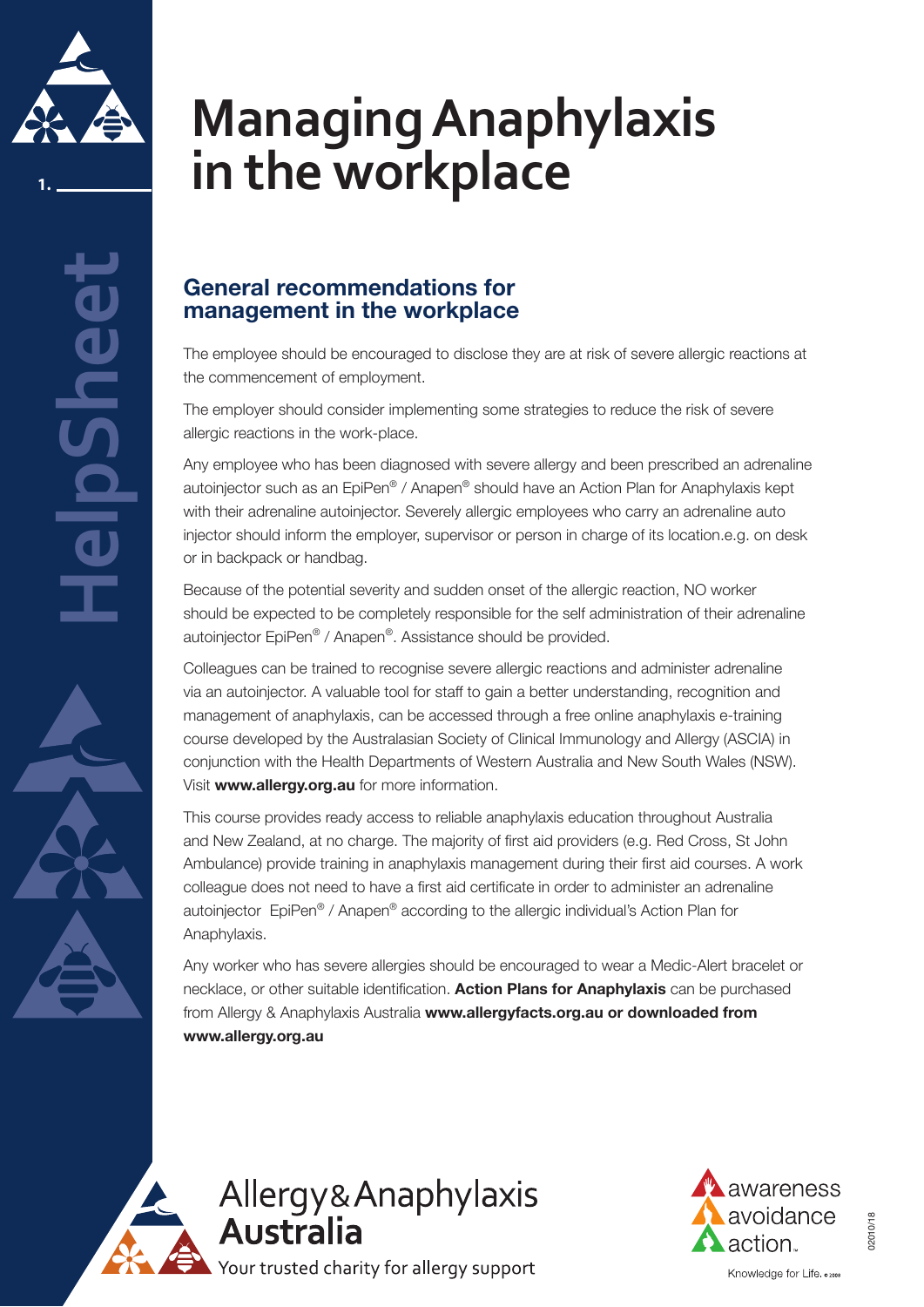

**2.**

**HelpSheet**

# **Managing Anaphylaxis in the workplace**

Visit **www.allergy.org.au** Australia's peak body of clinical allergy and immunology. Here you will find a wealth of Anaphylaxis resources covering:

- ASCIA Action Plans for Anaphylaxis EpiPen® and Anapen® versions and ASCIA Action Plan for Allergic Reactions
- Frequently asked questions and answers ASCIA Action Plans
- Frequently asked questions and answers adrenaline autoinjectors
- ASCIA First Aid for Anaphylaxis including translated information
- ASCIA Travel Plan for people at risk of anaphylaxis
- Anaphylaxis Guidelines for Schools and Children's Services
- ASCIA Guidelines for prevention of food anaphylactic reactions in schools, preschools and childcare centres
- ASCIA anaphylaxis e-training
- Adrenaline autoinjectors for general use
- Adrenaline autoinjector storage, expiry and disposal
- Requests for adrenaline autoinjectors on PBS authority prescription
- ASCIA Guidelines for adrenaline autoinjector prescription
- PBS listing for adrenaline autoinjectors
- National Prescribing Service

### **Scenarios that might arise in the workplace**

When a workplace celebration or training is planned where food is provided, the employee with food allergies should be consulted and the menu be adapted accordingly.

- Example for those with nut allergy: Bowls of nuts provided at an office celebration are not recommended as cross contamination is high. People put their hand in the nut bowl and then go directly to the chip bowl, contaminating chips which may originally have been fine for the nut allergic individual. It is not as simple as expecting the nut allergic individual to avoid the nut bowl.
- Some venues/activities pose a greater risk e.g. a buffet meal on a harbour cruise would be considered high risk as the risk of cross contamination in buffet style meals is high through shared utensils and spillage. Access to prompt medical back up is critical to emergency management and in remote places or on a cruise this could be delayed.
- For the shellfish allergic person, choosing a seafood restaurant would exclude them from this outing as vapours from shellfish cooking can cause a severe reaction in very sensitive individuals. Choosing other cuisine styles which may still have shellfish dishes on their menu poses less risk to the shellfish allergic individual. The individual should be encouraged to disclose their allergy and obtain information as much as possible from the venue prior to eating in order to minimise risk.



Allergy& Anaphylaxis Australia



Your trusted charity for allergy support

02010/18

2010/18